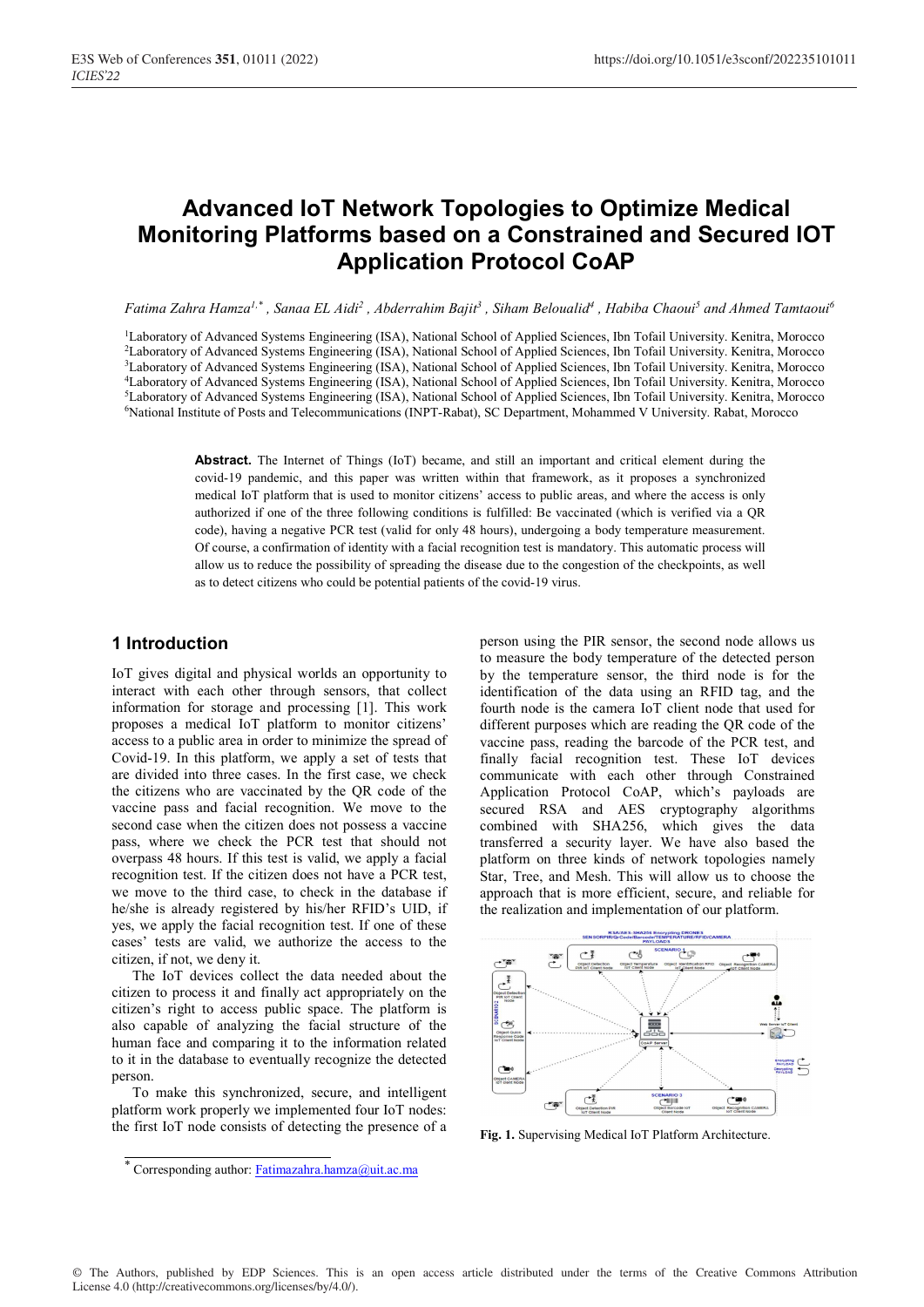## **2 Supervising Medical IoT Cases**

Our platform discusses three cases to decide if a citizen is authorized to access a public area or not. The following figure shows the steps of each case scenario.

We start by checking if the person is vaccinated against covid-19, and that is by scanning the QR code on the vaccine pass. The QR codes used in our platform contain a unique number. If it is a valid number, we make sure that this person is indeed the one on the vaccine pass, by performing a facial identification test, which is based on Artificial Intelligence and is a way of identifying or confirming a person's identity using their face. Only if this test is valid can we allow access to the citizen.



**Fig. 2.** Functional algorithm of the first case.



**Fig. 3.** Functional algorithm of the second case.



**Fig. 4.** Functional algorithm of the third case.

The second case is performed when the person does not possess a vaccine pass, where we see if he/she has a PCR test that is used to detect the presence of the virus. When the barcode in the PCR test is scanned, we verify that only less than 48 hours have passed for the test, or else the access is denied. We then perform the facial identification test to verify the identity of the individual.

The third case is applied when the citizen is not vaccinated and also doesn't have a PCR test, so we check the body temperature as well as the unique number of his/her RFID and perform a facial identification test.

## **3 Methodological Approach**

To complete our research, we built our platform and based it on different approaches from which we deducted comparative results, that will allow us in the end to extract the approach that fits the requirements of our platform when it comes to the communication protocol, cryptography algorithm, and network topology, in regards of reliability, security, time consumption, memory occupation, and power consumption. So, for the communication protocol, we have made a light comparison between MQTT and CoAP to ensure communication of the nodes, for the cryptography algorithms we compared RSA/SHA256 and AES/SHA256, and for the network topologies, we compared Star, Tree, and Mesh.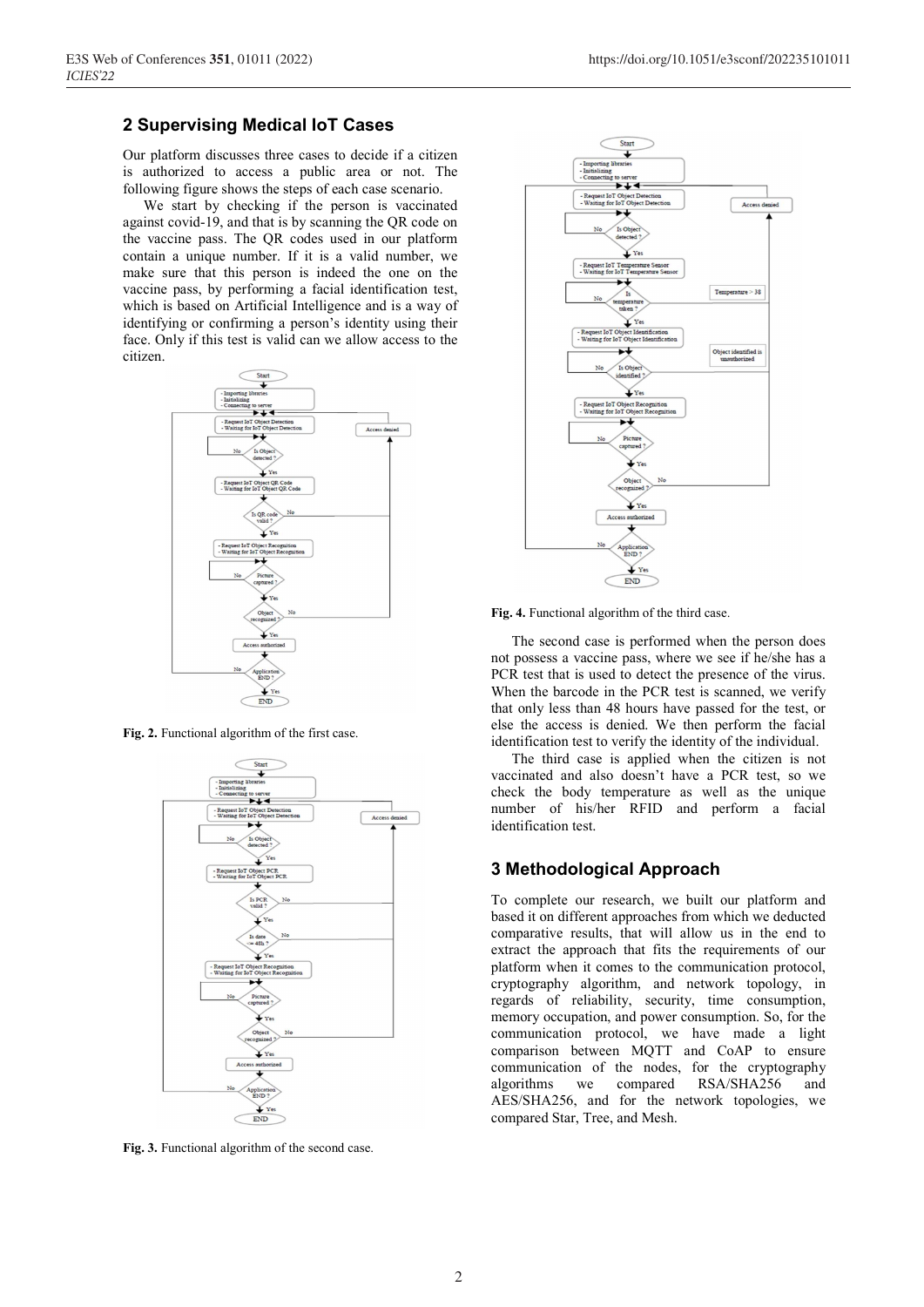## **3.1 Constrained Application Protocol**

The Constrained Application Protocol (CoAP) is a standard web transfer protocol [2]. It is a lightweight protocol that is intended for resource-constrained environments, thanks to the fact that it is built over UDP which has a smaller packet size and lower overhead compared to TCP which MQTT is built upon. This leads to less resources consumption and allows long-life batteries for the IoT devices [1,3].

CoAP feels very much like HTTP, but for constrained environments. It uses the same mechanism and features as HTTP to transfer the data but with less resources consumption. Furthermore, CoAP is also a restful protocol, this means that establishing a connection between these two protocols can be easily done through cross-protocol proxies [4].

#### **3.2 Cryptography Algorithms**

To add a security layer to the data shared in the network we have secured it with two different cryptography methods namely RSA and AES, both combined with SHA256.

RSA is an asymmetric key cryptosystem that uses a key pair for encryption and decryption; which are the public key that serves to encrypt data shared to the senders, and the corresponding private key, which is kept private, that serves to decrypt the received data. The factorization of prime numbers allows the RSA algorithm to hand out a great level of security. However, it is very slow since it uses large keys, especially in the case where large amounts of data must be encrypted or decrypted [4].

The Advanced Encryption Standard (AES) is a symmetric cryptography algorithm that only needs one key to encrypt and decrypt data. This feature makes AES encryption more effective to use in resource-constrained environments than RSA. AES encryption aims to prove the authenticity of the data and prove that it was not modified or transformed from its original state during its transfer. AES is a common security algorithm, used for a variety of applications, for the security level it provides and its special mechanism of how the data is encrypted and decrypted [1,5].



**Fig. 5.** Encrypting/decrypting a payload using AES-SHA256.

#### **3.3 IoT Network Topologies**

The network topology describes how the communication between the different IoT components is established. When choosing to implement a network topology, it is mandatory to first learn how and see the impact of it on the platform, in terms of resources consumption, complexity, latency, and fault resiliency.

Star topology allows a point-to-point connection, where each IoT device is directly connected to the coordinator of the network [6]. The implementation of star is very simple compared to other topologies. In addition, end-points operate separately from the other ones and so the network will not be touched when one of them fails or is attacked which increases the network security [7].

In tree topologies, the devices are connected and arranged exactly like the structure of a tree [8]. This topology has a root node, and all other nodes are connected to it in a form of branches, and each branch has its own parent, leading it to form a hierarchical structure [9]. The hierarchy demands a minimum of three levels [10]. In addition, the hierarchical structure offers the ease of adding more nodes if needed, and the ease to find and troubleshoot errors [11].

A mesh topology offers multiple paths for the data to pass through. In other words, in a mesh topology the nodes are all interconnected with each other and implemented so every node is within the transmission range of at least one other node, and so, the data may have to pass multiple nodes to reach its destination [4]. Mesh networks can be full or partial mesh [12].

## **4 Results and Discussion**

Our goal is to apply the AES and RSA algorithms on our platform, as well as develop it based on different topologies to study the impact of each one on the platform, knowing that it is a high constraint resources platform so it is necessary to preserve the energy of the IoT nodes, as well as decrease their memory occupation and execution time. Figures 4 and 5 show the comparative results of each case that our platform provides: QR code that is used in the vaccine pass + facial recognition, barcode that is used in the PCR test + facial recognition, body temperature check  $+$  UID check which is contained in the RFID tag  $+$  facial recognition.

When it comes to the security of the payload that we added thanks to RSA/AES-SHA256, it is clear, in all the scenarios, that RSA algorithm costs considerably in terms of memory occupation and execution time, as it consumes a lot of time, memory and power, and this is greatly remarkable in the results. Whereas AES encryption algorithm is the best choice since it almost does not affect or impact the effectiveness of the platform, in addition that it's a robust cryptography method that uses only one key for encryption and decryption.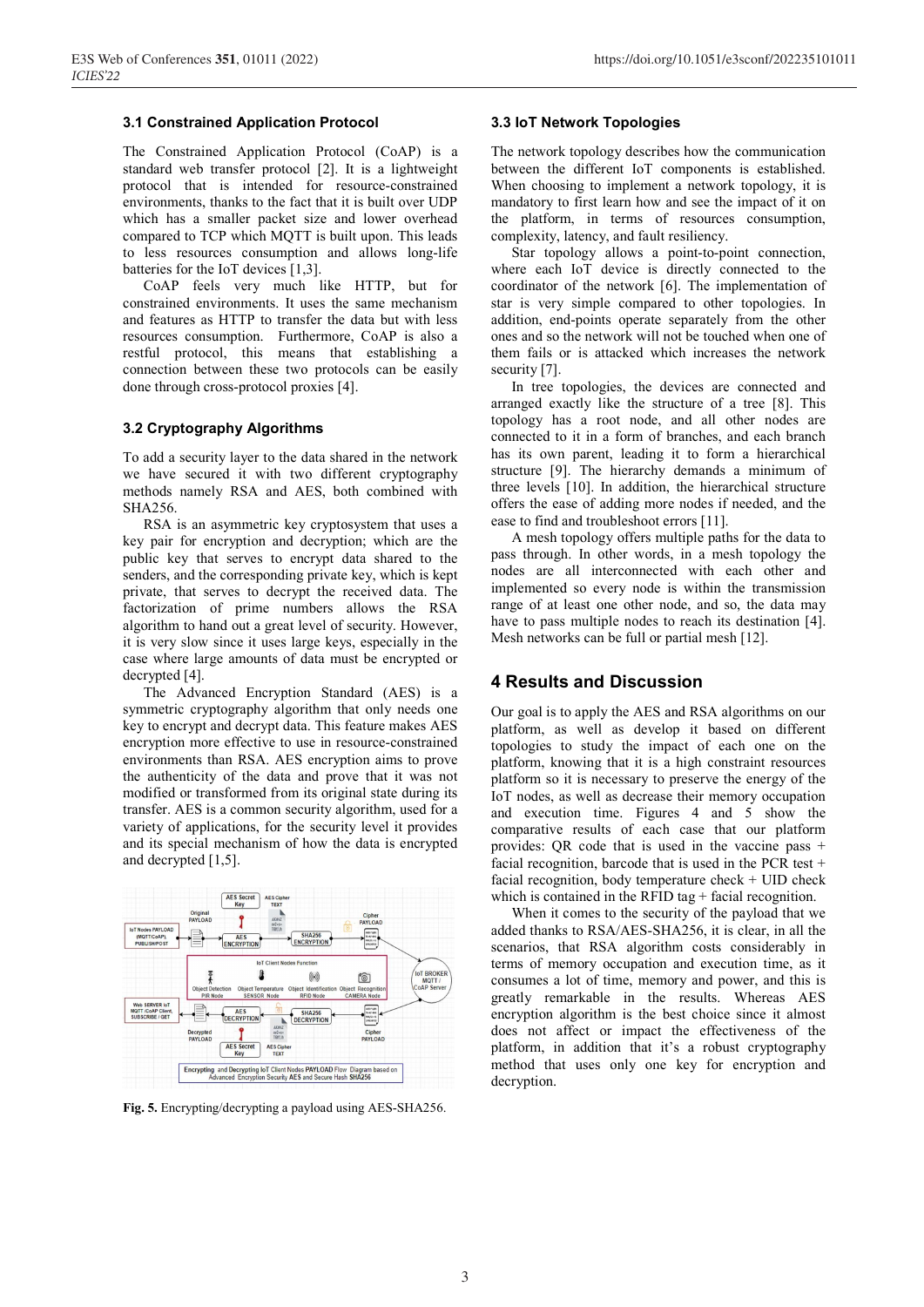As for the results of the network topologies, we can see that star topology has a very low execution time and memory consumption compared to the tree and mesh topologies. Star is a solution that is reliable, and easy to implement and manage, but only for nodes that are close to each other, in that if the communication link between the central node and the end node is long, that means that more energy must be spent to relay messages, which is the opposite of what we are looking for in our medical IoT platform. A tree topology is a hierarchy of network nodes, with the root node providing services for client nodes, that in turn provide services for other lower-level nodes. In this arrangement, each layer of nodes can form a star network with the nodes it serves. In this case, the structure of tree topology incorporates the drawbacks of star topology. Also, looking at the results of both tree and mesh topologies, their execution time and memory occupation is almost similar, which leads to a conclusion that adopting a mesh topology for this platform is better, in terms of efficiency, resources consumption, reliability (since the multiple paths between the nodes make the network resistant to fails as there is more than one passage between any two nodes), security (since the setup is secure from being compromised), execution time and memory consumption, as seen in the previous results.





Average memory consumption of the first case

Fig. 6. The average time and memory consumption of 1<sup>st</sup> case.









**Fig. 7.** The average time and memory consumption of 2nd case.

Average execution time of the third case



Average memory consumption of the third case



Fig. 8. The average time and memory consumption of 3<sup>rd</sup> case.